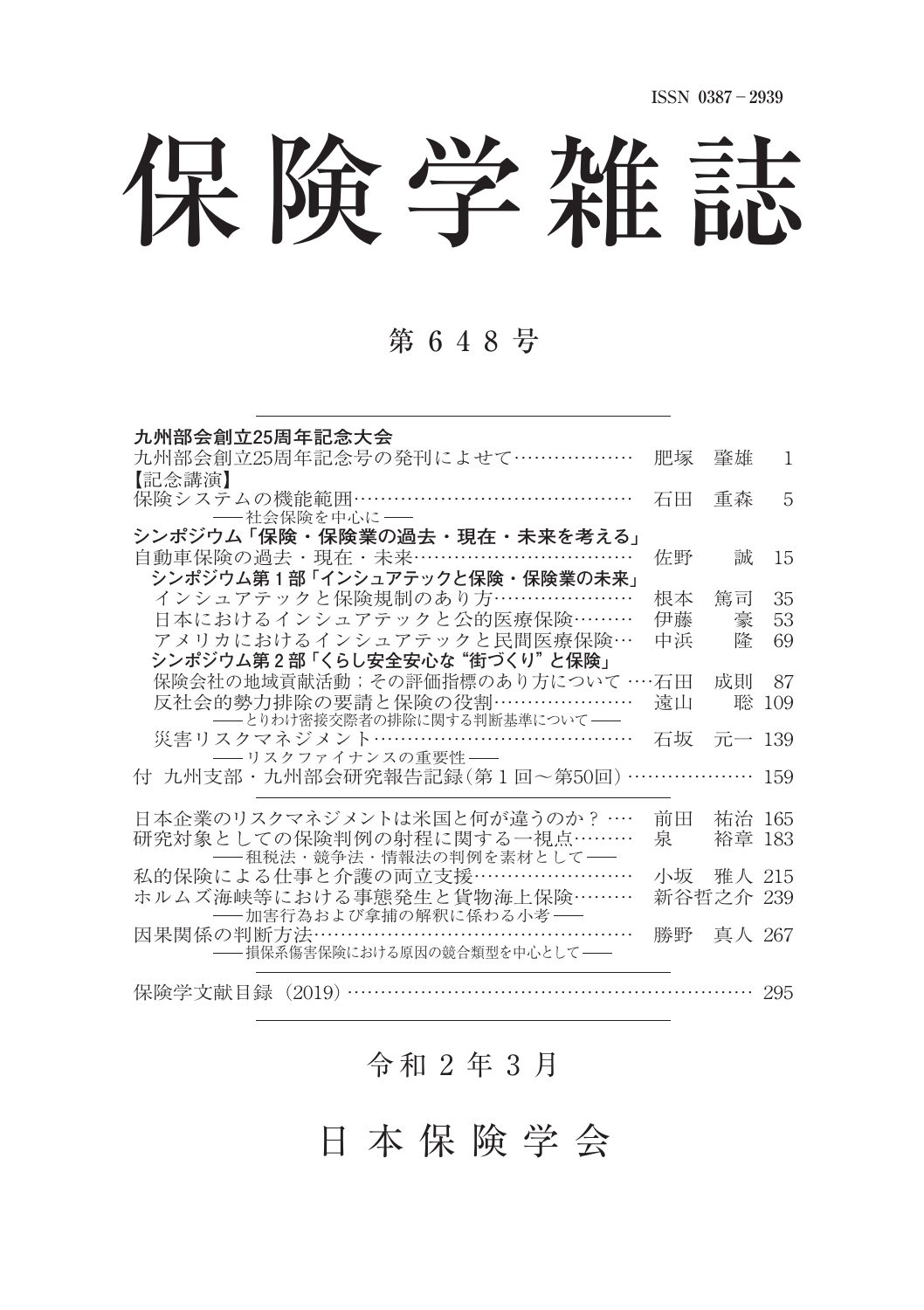|                        | 保 | 険 学 雑 |       | 誄                                                                                      |                                                           |
|------------------------|---|-------|-------|----------------------------------------------------------------------------------------|-----------------------------------------------------------|
|                        |   | 第     | 648 号 |                                                                                        |                                                           |
| 令和 2年3月31日             |   | - 発行  |       | 《非売品》                                                                                  |                                                           |
|                        |   | 編集委員  |       | 中<br>浜<br>河<br>小<br>坂<br>小<br>林<br>遠<br>Ш<br>安井敏<br>Ш<br>下<br>Ш<br>本                   | 降<br>本淳<br>孝<br>人<br>雅<br>毅<br>聡<br>晃<br>孝<br>典<br>哲<br>牛 |
| 集<br>編<br>兼<br>発 行 者   | Ħ |       |       | 本 保 険 学 会                                                                              |                                                           |
| $\overline{3}100-0005$ |   |       |       | 東京都千代田区丸の内3-4-1 新国際ビル3階<br>公益財団法人生命保険文化センター内                                           |                                                           |
| 発 行 所                  | H |       |       | 本 保 険 学 会                                                                              |                                                           |
| 雨100-0005              |   | 雷     |       | 東京都千代田区丸の内3-4-1 新国際ビル3階<br>公益財団法人生命保険文化センター内<br>話 (03)5218-5225<br>振替口座 00160-8-607601 |                                                           |

印刷所 株式会社 松 涛 企 画 〠102-0074 千代田区九段南 3 - 2 - 2